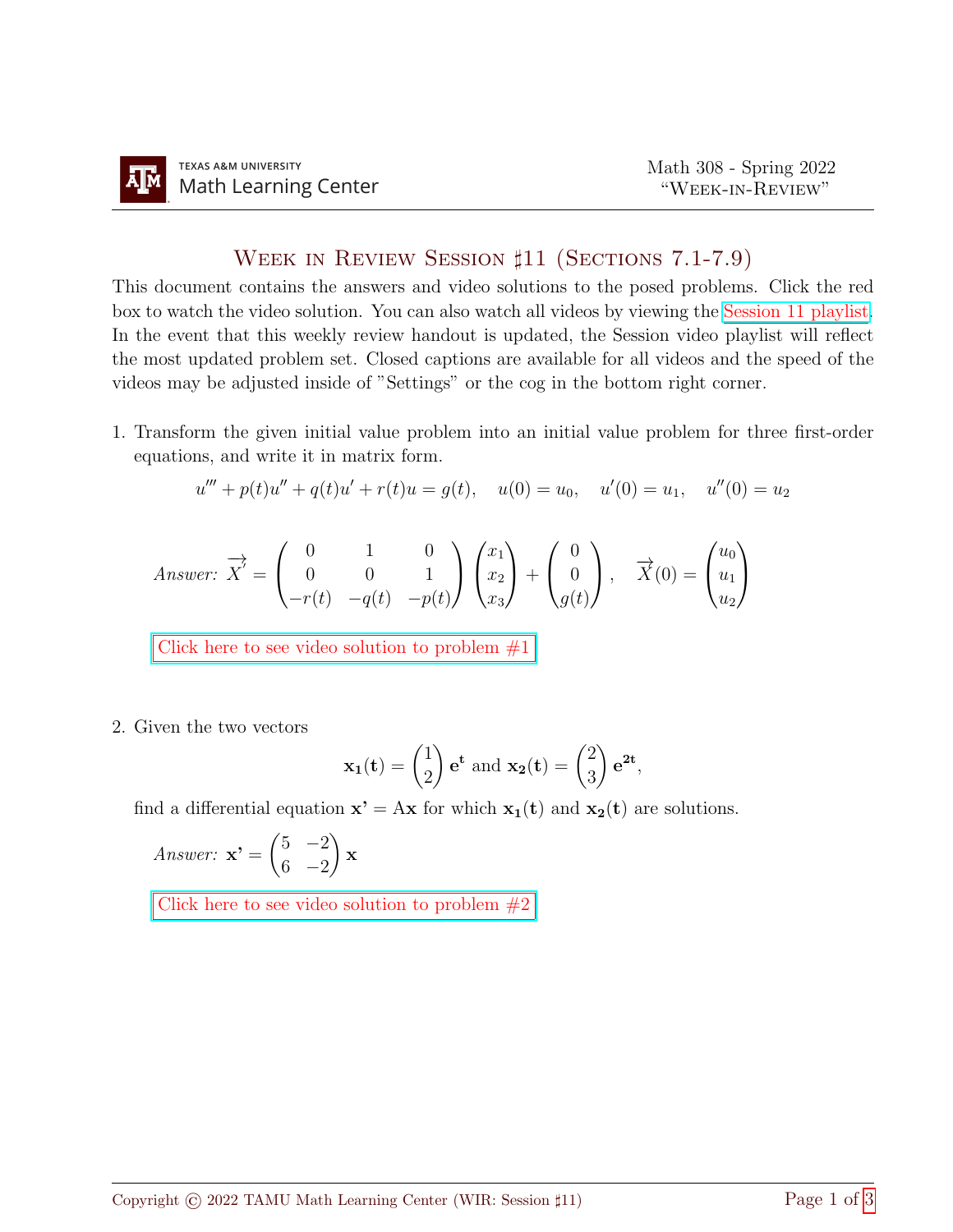3. Find the general solution of the system and the fundamental matrix. Classify the type of the critical point (0,0), and determine whether it is stable or unstable. Sketch the phase portrait.

(a) 
$$
\mathbf{x}' = \begin{pmatrix} 3 & -2 \\ 2 & -2 \end{pmatrix} \mathbf{x}
$$

*Answer:* The general solution is  $\vec{x}(t) = C_1 e^{-t} \begin{pmatrix} 1 \\ 0 \end{pmatrix}$ 2  $\setminus$  $+ C_2 e^{2t} \left( \frac{2}{1} \right)$ 1  $\setminus$ , the fundamental matrix is  $\int_{0}^{e^{-t}} \frac{2e^{2t}}{2t}$  $2e^{-t}$   $e^{2t}$  $\setminus$ , and the critical point  $(0, 0)$  is a saddle point and unstable. Refer to video for sketch of phase portrait.

Click here to see video solution to problem  $#3(a)$ 

(b) 
$$
\mathbf{x}' = \begin{pmatrix} 3 & -4 \\ 1 & -1 \end{pmatrix} \mathbf{x}
$$

*Answer:* The general solution is  $\vec{x}(t) = C_1 e^{t} \begin{pmatrix} 2 \\ 1 \end{pmatrix}$ 1  $\setminus$  $+C_2e^t\Big[$ t  $\sqrt{2}$ 1  $\setminus$  $+$  $\sqrt{1}$  $\begin{bmatrix} 1 \ 0 \end{bmatrix}$ , the fundamental matrix is  $\begin{pmatrix} 2e^t & (2t+1)e^t \\ t & t \end{pmatrix}$  $e^t$  te<sup>t</sup>  $\setminus$ , and the critical point (0, 0) is a improper node and unstable. Refer to video for sketch of phase portrait.

Click here to see video solution to problem  $\#3(\mathbf{b})$ 

(c) 
$$
\mathbf{x}' = \begin{pmatrix} 1 & -1 \\ 5 & -3 \end{pmatrix} \mathbf{x}
$$

Answer: The general solution is

$$
\vec{x}(t) = C_1 e^{-t} \left[ \begin{pmatrix} 1 \\ 2 \end{pmatrix} \cos(t) + \begin{pmatrix} 0 \\ 1 \end{pmatrix} \sin(t) \right] + C_2 e^{-t} \left[ \begin{pmatrix} 1 \\ 2 \end{pmatrix} \sin(t) + \begin{pmatrix} 0 \\ -1 \end{pmatrix} \cos(t) \right],
$$

the fundamental matrix is  $\begin{pmatrix} e^{-t} \cos(t) & e^{-t} \sin(t) \ -t \cos(t) & 0 & \cos(t) \end{pmatrix}$  $e^{-t}\cos(t)$   $e^{-t}\sin(t)$   $e^{-t}(\sin(t) - \cos(t))$ , and the critical point (0, 0) type is a spiral source and asymptotically stable. Refer to video for sketch of phase portrait.

Click here to see video solution to problem  $#3(c)$